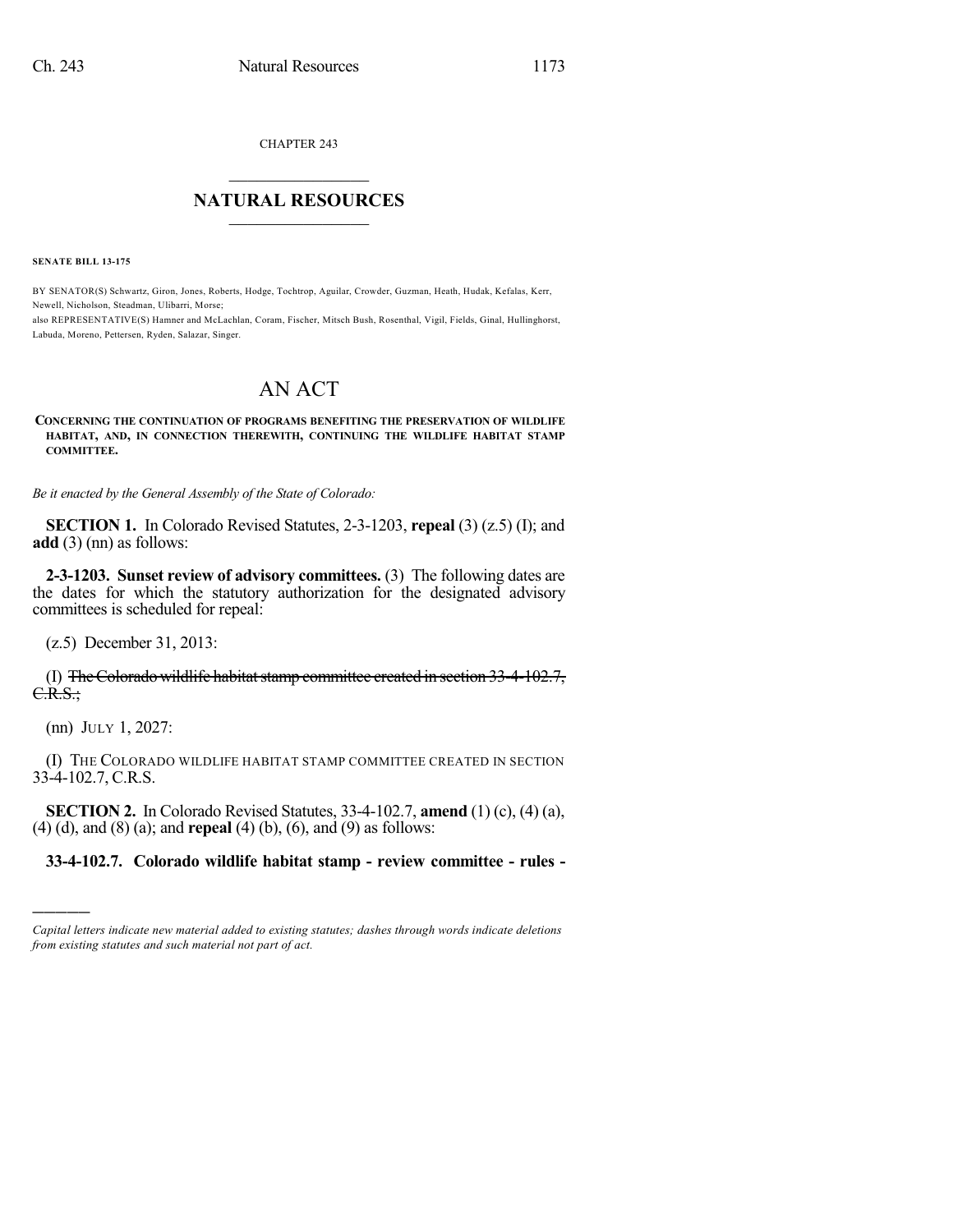**study - repeal.** (1) The general assembly hereby finds, determines, and declares that:

(c) Priorities for the expenditure of funds generated from the sale of habitat stamps and Colorado wildlife passports shall include protecting big game winter range and migration corridors, acquiring public access to wildlife-related recreation, including fishing, hunting, and wildlife viewing, protecting habitat for species of concern, and preserving the diversity of wildlife enjoyed by Coloradans.

(4) (a)  $(H)$  All moneys received pursuant to the issuance of the Colorado wildlife habitat stamp shall be used for the benefit of wildlife habitat or access to wildlife habitat, including costs associated with the operation and maintenance, such as weed control and fencing, of THOSE lands PURCHASED IN FEE SIMPLE BY THE DIVISION OR THOSE ACCESS EASEMENTS ACQUIRED BY THE DIVISION under the Colorado wildlife habitat protection program. Revenues collected from the sale of the stamp are subject to annual appropriation. The Colorado wildlife habitat stamp review committee shall annually review proposed projects for expenditure of Colorado wildlife habitat stamp funds including projects proposed pursuant to subparagraph  $(H)$  of this paragraph  $(a)$ , and make recommendations to the director and the commission. In consultation with the habitat stamp committee, the commission shall, in its discretion, ensure that, IN THE ALLOCATION OF REVENUES UNDER THIS SECTION, sufficient priority is given to improve access for anglers to the waters of the state and to conserve and protect winter range and vital habitats, INCLUDING MIGRATION CORRIDORS, for deer, elk, and other big game wildlife species; in the allocation of revenues pursuant to this section TO IMPROVE PUBLIC ACCESS FOR HUNTING, ACCESS FOR ANGLERS TO THE WATERS OF THE STATE, AND ACCESS FOR OTHER WILDLIFE-RELATED RECREATION; TO PROTECT HABITAT FOR SPECIES OF CONCERN; AND TO PRESERVE THE DIVERSITY OF WILDLIFE ENJOYED BY COLORADANS.

(II) Five hundred thousand dollars of moneys received from issuance of Colorado wildlife habitat stamps shall be made available annually for use by the Colorado water conservation board for the purposes and under such conditions described in this subparagraph (II). In order to qualify for habitat stamp moneys under this subparagraph (II), the Colorado water conservation board must have expended all moneys available for the costs of acquiring water, water rights, and interests in water for instream flow use from the moneys appropriated from the Colorado water conservation board construction fund for the current fiscal year pursuant to section 37-60-123.7, C.R.S. In such case, the Colorado water conservation board shall apply to the commission and the director for all or a portion of the five hundred thousand dollars, as needed, to acquire water, water rights, or interests in water pursuant to section 37-92-102 (3), C.R.S., and subject to the limitations on expenditures set forth in section 37-60-123.7, C.R.S. The commission may approve the application if, in the judgment ofthe commission, it is necessary,suitable, or properfor wildlife purposes or for the preservation or conservation of wildlife. Any approval shall contain a stipulation that the Colorado water conservation board return any excess or unexpended habitat stamp moneys, which moneys shall then be used toward the purposes set forth in subparagraph (I) of this paragraph (a).

(b) (I) On and after July 1, 2010, the commission is authorized to issue a Colorado wildlife passport, for which it may, by rule, charge a fee of not more than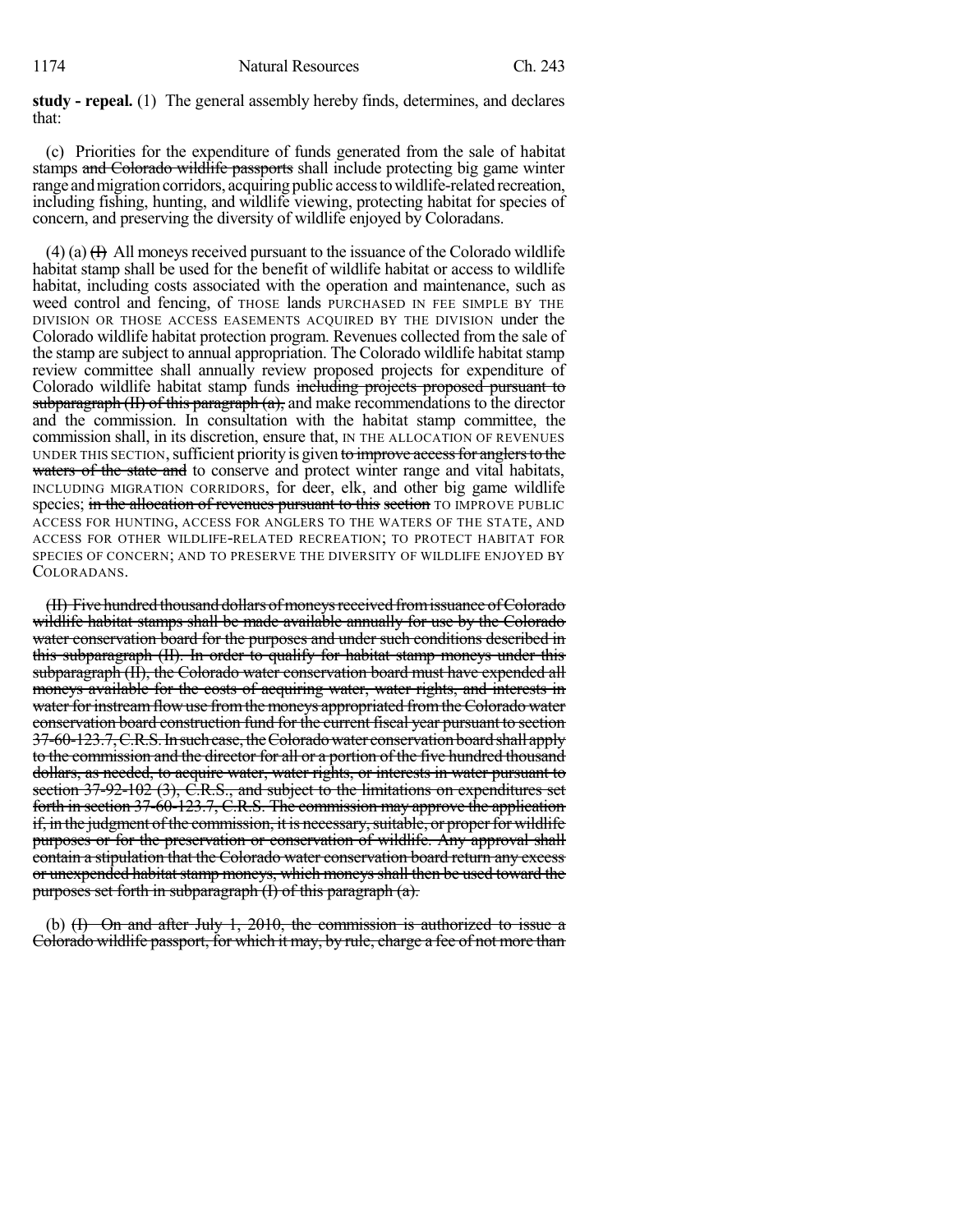twenty-five dollars. The amount charged for such passport shall include three dollars for the purchase of a Colorado outdoor recreation search and rescue card.

(II) There is hereby created in the state treasury the Colorado wildlife passport fund, referred to in this subparagraph (II) as the "fund", which fund shall consist of moneys received from issuance of Colorado wildlife passports pursuant to subparagraph (I) of this paragraph (b) and moneys otherwise donated to the habitat stamp program in the division. Moneys in the fund are subject to annual appropriation and may be used for costs associated with the operation and maintenance of lands under the Colorado wildlife habitat protection program administered by the division, to market sales of Colorado wildlife passports or otherwise encourage contributions for habitat protection or enhancement, and for the acquisition of interests in real property pursuant to paragraph (e) of this subsection (4). Any balance remaining in the fund at the end of any fiscal yearshall remain in the fund and shall not be deposited in or transferred to the general fund or any other fund.

(d) No third-party conservation easement shall be obtained using proceeds from the sale of habitat stamps unless the requesting organization contributes at least fifteen percent of the purchase price of the easement or fifteen percent of the purchase price is secured using other sources of nondivision funding; except that, upon recommendation by the Colorado wildlife habitat stamp committee, the commission may approve the application of moneys from the Colorado wildlife passport fund pursuant to paragraph (b) of this subsection (4) toward all or a portion of said fifteen percent; however, if, in the commission's discretion, sufficient hunting or fishing access is provided, the fifteen percent contribution requirement may be waived.

(6) The commission may enter into a contract with a nonprofit conservation organization for the purpose of providing the form and design of the Colorado wildlife habitat stamp. Such contract shall provide that such nonprofit conservation organization shall select a form and design. At least one of the alternative pieces of artwork considered for final selection shall be the work of an artist who is a resident of Colorado. In addition, such contract shall designate the ownership of the publication rights for any art prints or other facsimiles of the Colorado wildlife habitat stamp and the disposition of any proceeds. The division shall not be an eligible contractor unless no contract can be negotiated with a nonprofit conservation organization.

(8) (a) This section is repealed, effective December 31, 2013 JULY 1, 2027.

(9) During the 2010 regular session of the general assembly, the house agriculture, livestock, and natural resources committee and the senate agriculture and natural resources committee, or their successor committees, shall meet jointly to study this section and the issues raised by the reengrossed version of Senate Bill 09-235. The committees shall meet as often as necessary, and at least once prior to June 1, 2010.

**SECTION 3.** In Colorado Revised Statutes, 33-4-102, **repeal** (1.6) (c) as follows: